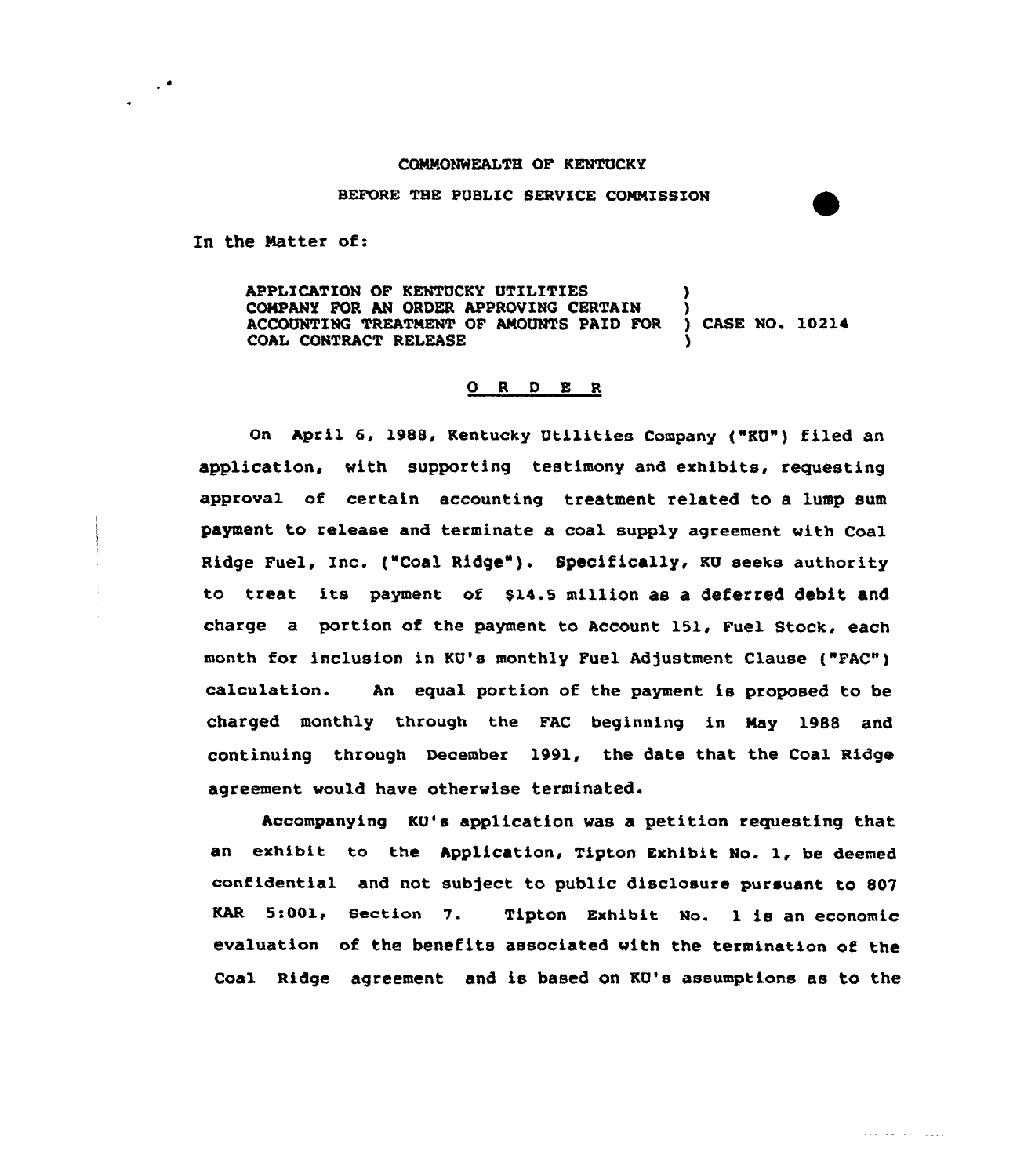future price of coal. KU states that these coal price projections are not disclosed to the public but are kept confidential to the management of KU. The public disclosure of this information could materially impact KU's current coal contract litigation and adversely impact KU's competitive position in future coal supply solicitations. KU further requests that confidential treatment be granted to any information requests related to Tipton Exhibit No.  $\mathbf{1}$ .

Based on KV's application and petition for confidentiality, and being advised, the Commission is of the opinion and hereby finds that an investigation will be necessary to determine the reasonableness of KU's requested accounting treatment for the \$14.5 million payment to terminate the Coal Ridge contract. This investigation cannot be concluded by Nay 1988, the date that KU proposed to begin charging the payment through its FAC. Therefore, KU should not implement its proposed accounting treatment until authorixed ta do so by Order of this Commission. The Commission further finds that KV's petition for confidentiality presents good cause to deem Tipton Exhibit No. 1, as well as any related information requests, confidential and not subject to public disclosure. KU will be expected to provide copies of this confidential information to each intervenor upon their execution of an appropriate confidentiality agreement.

IT IS THEREFORE ORDERED that:

l. An investigation of the reasonableness of the accounting treatment sought by KU in its application be and it hereby is initiated.

 $-2-$